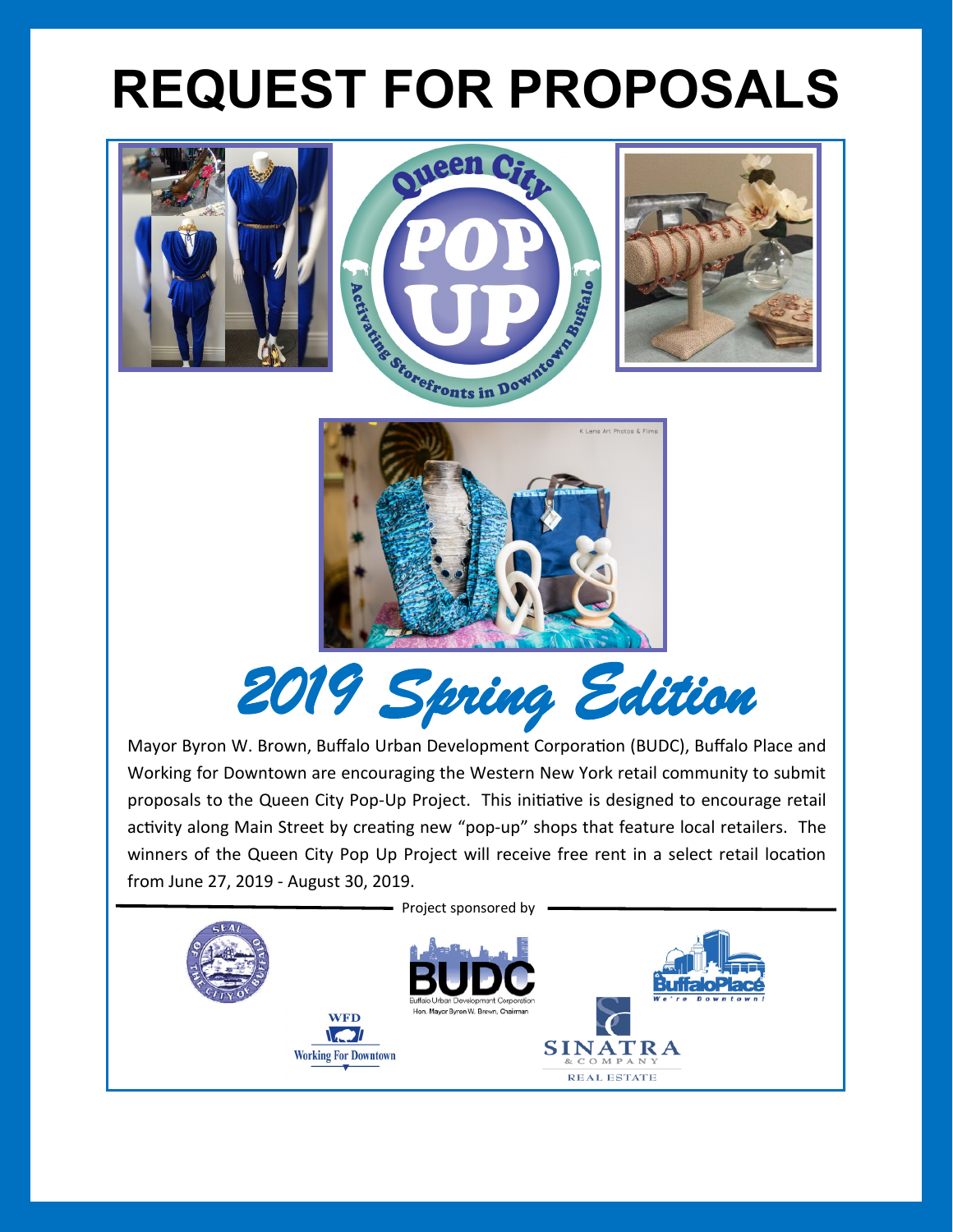## **INTRODUCTION:**

Buffalo is rapidly changing with the redevelopment of Downtown. Nearly \$6.7 billion of investment is taking place in Buffalo, with a major portion occurring Downtown. Downtown's rich cultural scene, sports, entertainment and unique offerings bring 7 million visitors annually. With three primary areas of development, and countless projects completed and in the works, it is impossible to miss the huge transformation going on Downtown. development, and countless projects completed and in the Canal Harbor, sponsors multiple planned events annually for residents<br>development. a \$250 million mixed-use entertainment<br>destination on the Erie Canal Harbor, spons

HARBORCENTER, a \$250 million mixed-use entertainment



and visitors. The Buffalo Niagara Medical Campus has a \$1.5 billion impact on the region and employs nearly 20,000 professionals. The Larkin District has morphed from an abandoned industrial complex to an expanding, thriving public space and business area focused around Larkin Square.

The tremendous expansion at Canalside and HarborCenter on the waterfront, the Buffalo Niagara Medical Campus, IBM's new Information Technology Hub at Fountain Plaza and other projects will help bring 12,000 new jobs to the greater Downtown area. The Central Business District also has a strong pedestrian presence, with peak lunchtime volumes of over 2,000 pedestrians per hour in the central business district. With the workforce population increasing significantly, the pedestrian crowd can be anticipated to increase.

The City of Buffalo's Cars Sharing Main Street project has successfully returned vehicular traffic to the 500 and 600 blocks of Main Street, adding to the vibrancy of Main Street and encouraging downtown retail and other entertainment such as the recently opened AMC Movie Theater.

With the influx of new jobs paired with a 96% Downtown apartment occupancy rate, Buffalo currently has over 2,000 new housing units coming online, nearly 30 new restaurants are now open for business, all within blocks of our "Pop-Up" retail location. BUDC, Buffalo Place and Working for Downtown invite your business to participate in the remarkable opportunity to *Live, Work and Play* in Downtown Buffalo through our Queen City Pop-Up project.

## **REQUEST FOR PROPOSALS:**

#### **Queen City Pop-Up – Activating Storefronts in Downtown Buffalo**

The Queen City Pop-Up is a partnership between Buffalo Urban Development Corporation, Buffalo Place Inc. and Working for Downtown. We are currently seeking proposals from prospective pop-up retail tenants for the holiday season. The ultimate goal of the Queen City Pop-Up Project is to create a vibrant Downtown that serves as a destination for the Western New York Region. We will achieve this goal by facilitating the short-term lease of vacant storefronts in Downtown Buffalo to assist small retailers with entering the downtown market.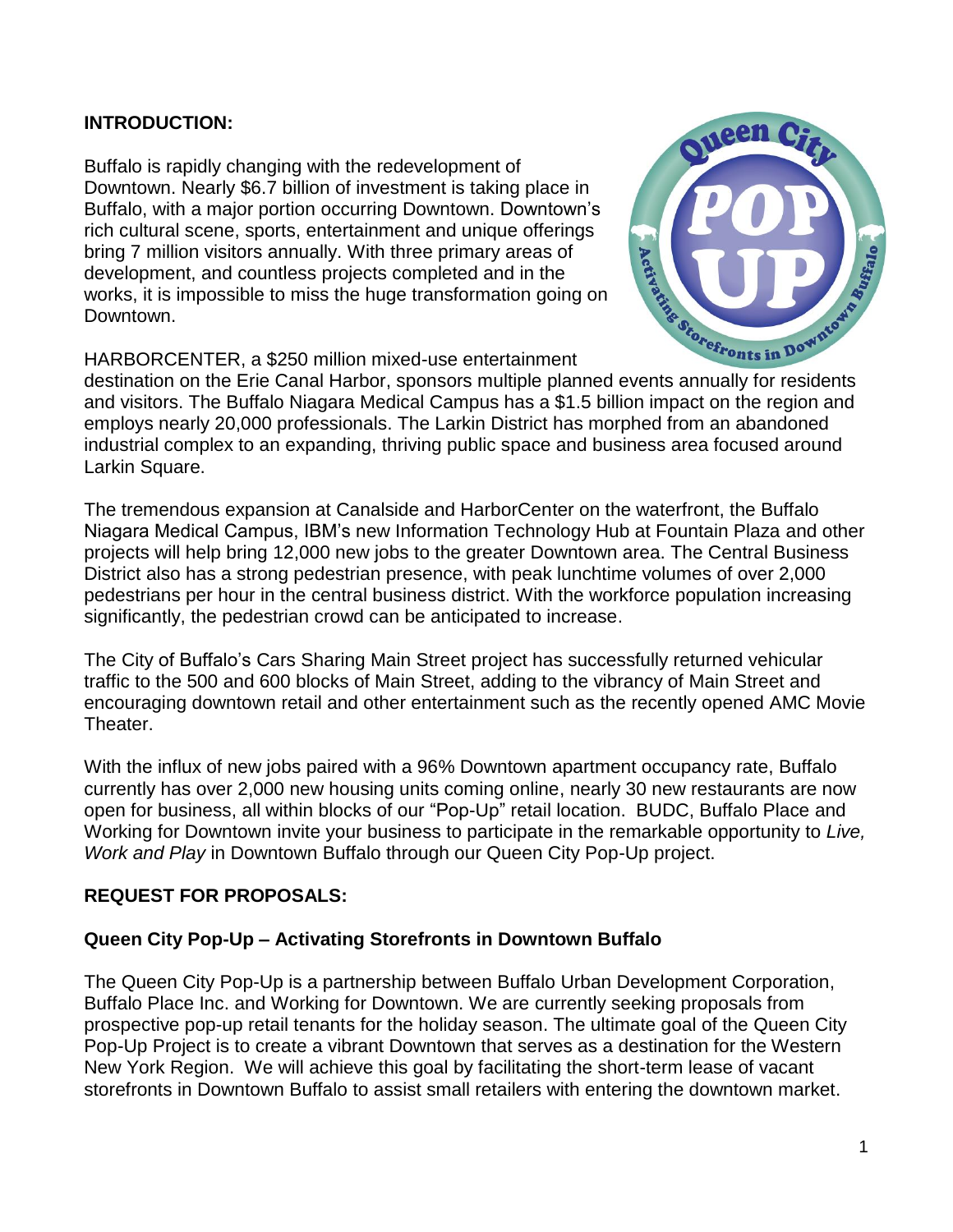Downtown Buffalo is experiencing many positive changes in the form of redevelopment, infrastructure improvements, new restaurants and residential opportunities. Queen City Pop-Up will transition empty storefronts into vibrant retail shops to create new and exciting destinations and a positive economic impact on Downtown Buffalo. This innovative program will serve as a catalyst for retail and small business development. It will also provide opportunities for workers, residents and visitors to shop and strengthen the rebirth of Downtown Buffalo.

The Queen City Pop Up program allows local retailers to set up shop rent free for approximately a two month period in prime retail space in the 600 block of downtown Main Street right in the heart of the Theater District that draws year round visitors. Together, these attributes provide a great opportunity for retailers to test the downtown market and to grow their customer base.

**Are you interested in opening a storefront in Downtown Buffalo?** If so, we want to hear from you. The winners of the Pop-Up project will receive free rent from June 27, 2019 through August 30, 2019 ("Pop-Up Period") in a retail space located at in the historic Market Arcade Building located 617 Main Street, across from Shea's Performing Arts Theater in downtown Buffalo. The winners will also have the option to continue the lease with Sinatra & Company Real Estate following the Queen City Pop-Up period.

## *Proposal Requirements*

- Completed Business Overview Application
	- Include 5-10 images or samples of your products, a marketing plan and marketing materials
	- Business plans are also appreciated by the review team if available; all documents are kept internal to the Review Committee

## *Leasing Details*

• The winners of the Queen City Pop Up project will be awarded with free rental space during the pop up period in the Market Arcade Building at 617 Main Street, Buffalo, NY 14202. The space will include internet, heating/cooling and access to restroom facilities. Tenants will be required to supply their own displays, tables, etc. and to provide general liability insurance. Following the completion of the pop-up period, Queen City Pop-Up vendors will have the option to continue leasing space directly with Sinatra & Company Real Estate, LLC.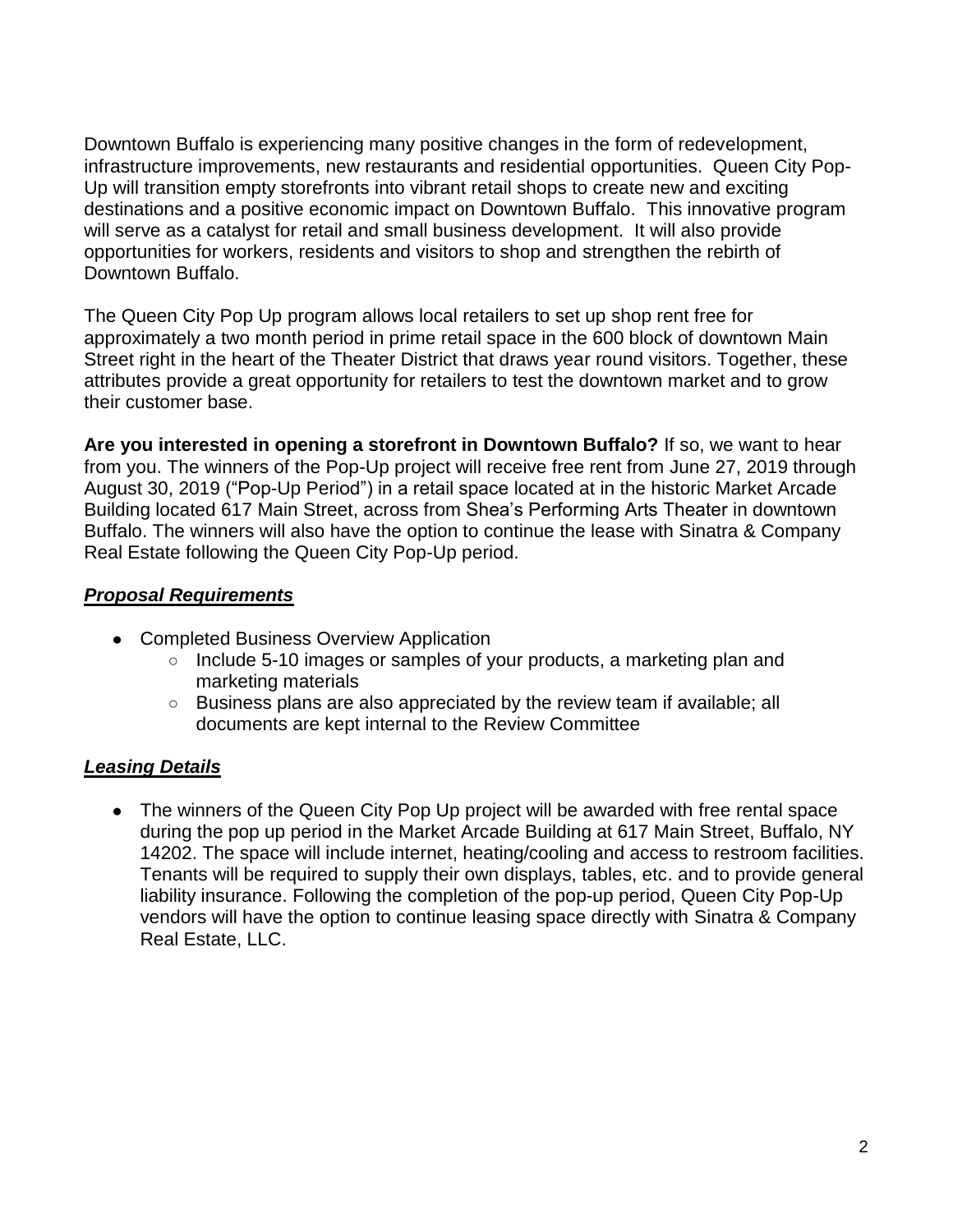## *Timeline*

- RFP Issued: Monday, May 13, 2019
- Property Open House: Thursday, May 24, 2019 from 4pm 6pm
- Deadline for pop-up project application: **Monday, June 3, 2019 at 4:00 pm**
- Participant Selection: Week of June 3rd
- Mandatory Orientation: Date To Be Determined
- Weekend of June 22, 2019: Winners of Pop-Up initiative move into space. Retailers should expect to be open no later than **Thursday, June 27 for official kick off and press conference.**

#### *Proposal Selection*

**Submit applications no later than 4:00 pm on Monday, June 3, 2019 to:** Brandye Merriweather, Vice President – Downtown Development Buffalo Urban Development Corporation 95 Perry Street, Suite 404 Buffalo, N.Y. 14203 [bmerriweather@buffalourbandevelopment.com](mailto:bmerriweather@buffalourbandevelopment.com) Re: Queen City Pop-Up Project

#### **Submissions will be accepted by email, hand delivery or mail.**

Any questions should be submitted in writing to Brandye Merriweather at: [bmerriweather@buffalourbandevelopment.com](mailto:bmerriweather@buffalourbandevelopment.com)

The purpose of this RFP process is to identify potential temporary and long-term tenants for Market Arcade, 617 Main Street, Buffalo, NY. The selection team has the right to accept or reject any or all proposals submitted in response to the RFP if none of the proposals are deemed adequate to meet the goals of this development project. BUDC will notify all applicants of the results of the selection process within one week of the submission deadline.

#### *Evaluation Criteria*

Timely submitted proposals shall be evaluated based on the assessment of:

1. The Proposer's soundness, completeness and creativity of the business plan and marketing strategy.

2. The Proposer's experience, capacity and availability of personnel.

3. Investment in your business concept. We want to see entrepreneurs who will use this opportunity to take their business to the next level.

4. The Proposers interest in opening a retail location on Main Street in downtown Buffalo.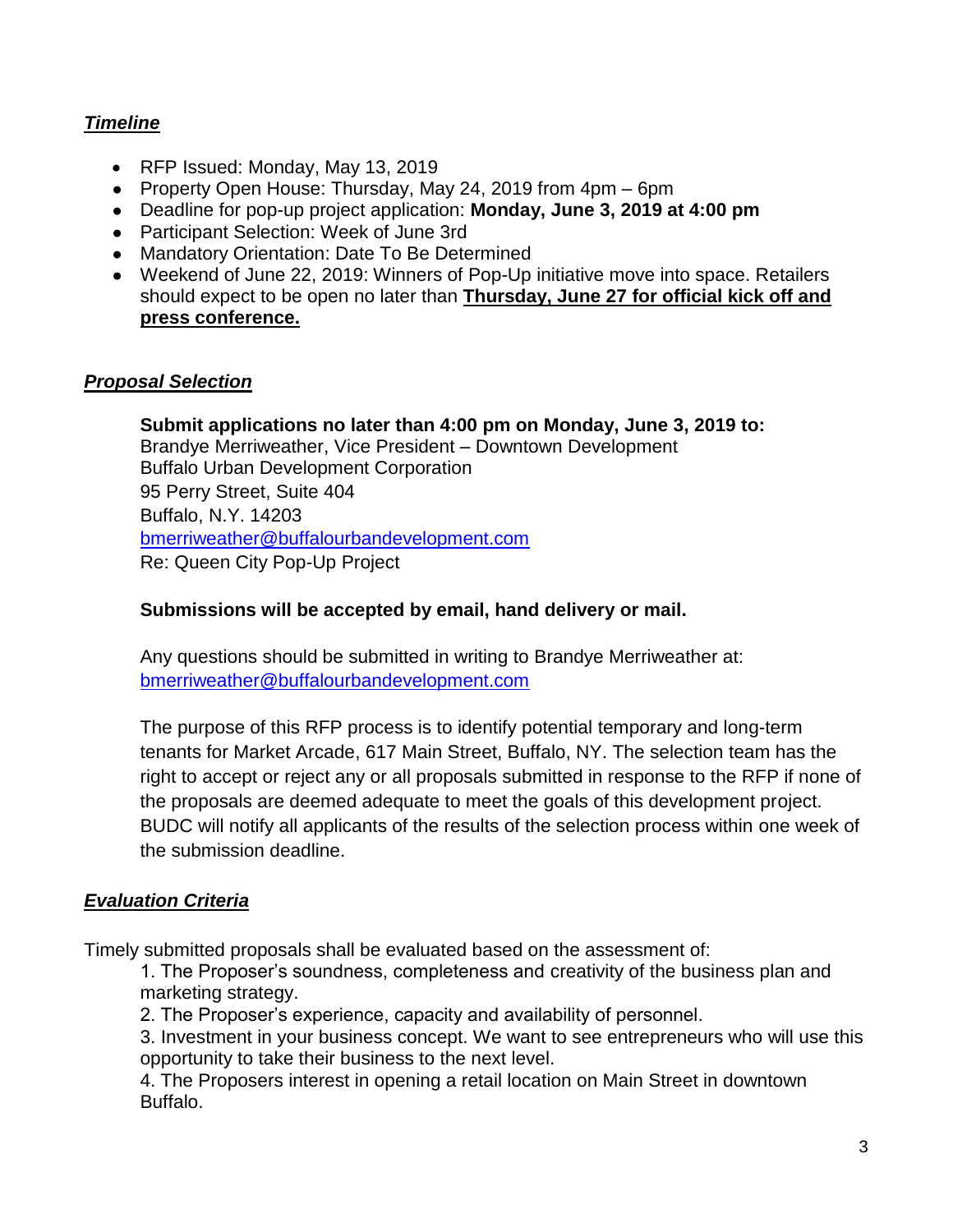### *Community Resources for Business Planning*

- Beverly Gray Business Exchange is a resource center with a mission to connect minority/women businesses to resources, financing and business development opportunities in the City of Buffalo.
	- o **Matt Revere, Beverly Gray Business Exchange, 332 E. Utica Street, Buffalo, NY (716) 342-3615**
- The Small Business Development Center is available to assist retailers with writing a business plan.
	- o **Susan McCartney, Small Business Development Center Buffalo State College, Cleveland Hall Room 206, Buffalo, NY (716) 878-4030**
- The Mayor's Office of Strategic Planning is available to assist with obtaining City of Buffalo approvals.
	- o **Tuona Batchelor, Mayor's Office of Strategic Planning Buffalo City Hall, 65 Niagara Square, Room 920, Buffalo, NY (716) 851-5053**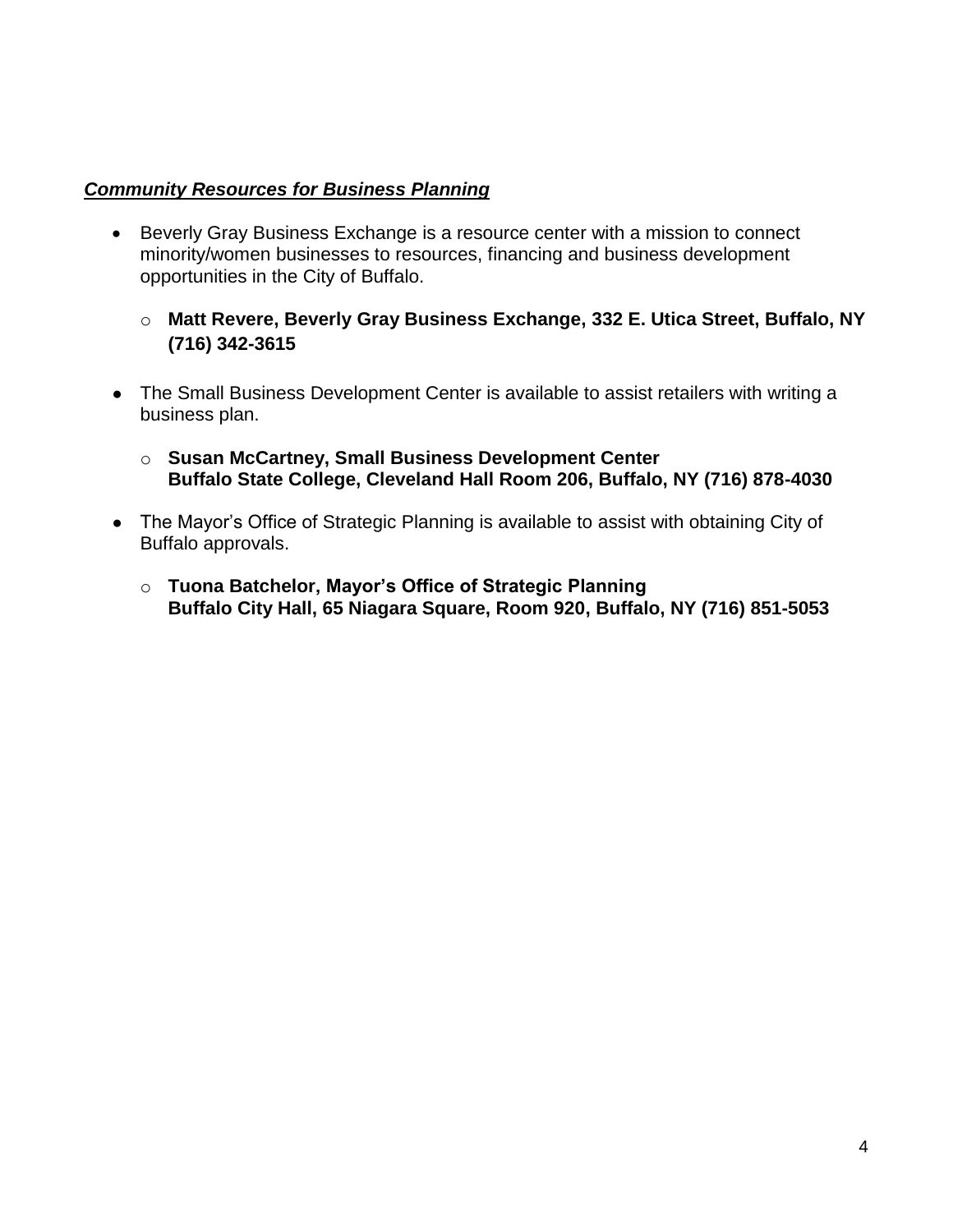# *About the Partners:*

## **Buffalo Urban Development Corporation**

The Buffalo Urban Development Corporation (BUDC) is a not for profit Development Corporation chaired by Mayor Byron W. Brown and sponsored by the City of Buffalo. BUDC is the designated agency for downtown development. BUDC is responsible for the implementation of the Buffalo Building Reuse Project, a strategy designed to revitalize downtown Buffalo. The Buffalo Building Reuse Project encourages the adaptive reuse of vacant and underutilized buildings, increasing downtown's residential base, improving downtown infrastructure and assisting developers, businesses and retailers with financial tools and incentives. The Buffalo Building Reuse Project is deeply rooted in encouraging partnerships and collaborative efforts to continue the momentum occurring in downtown Buffalo.

#### **Buffalo Place Inc.**

Buffalo Place Inc. is the not-for-profit organization dedicated to improving the economic health and quality of life in Downtown Buffalo. Buffalo Place manages the Downtown core surrounding the pedestrian mall, which was developed as part of the Light Rail Rapid Transit Project. Buffalo Place activities are partially funded by special charges paid over and above property taxes within Downtown's Special Charge District. The Special Charge District includes Main, Pearl and Washington Streets from Goodell Street to the Buffalo River. Buffalo Place District property owners have a substantial investment in Downtown and are committed to Downtown's success. Buffalo Place strives to make Downtown Buffalo clean, safe and fun.

#### **Working For Downtown**

Working For Downtown works to promote and help improve the quality of life in Downtown Buffalo by fostering an interest in civic and downtown development. Through member education and cooperation with other representatives, Working For Downtown supports the effort to revitalize Buffalo's Downtown.

## **Sinatra & Company Real Estate**

Sinatra & Company Real Estate is a privately held, full-service real estate firm. Its core strengths are investment, management and development of a broad-based portfolio of real estate assets. Since its inception in 2009 by Nick Sinatra in Buffalo, New York the company's strategic methods have relied upon a value-add approach to properties that have not yet met, or no longer meet full potential. With an emphasis on multifamily holdings, the firm also invests in commercial properties, including retail and industrial, while taking on development projects, including adaptive reuse, historic and urban infill.





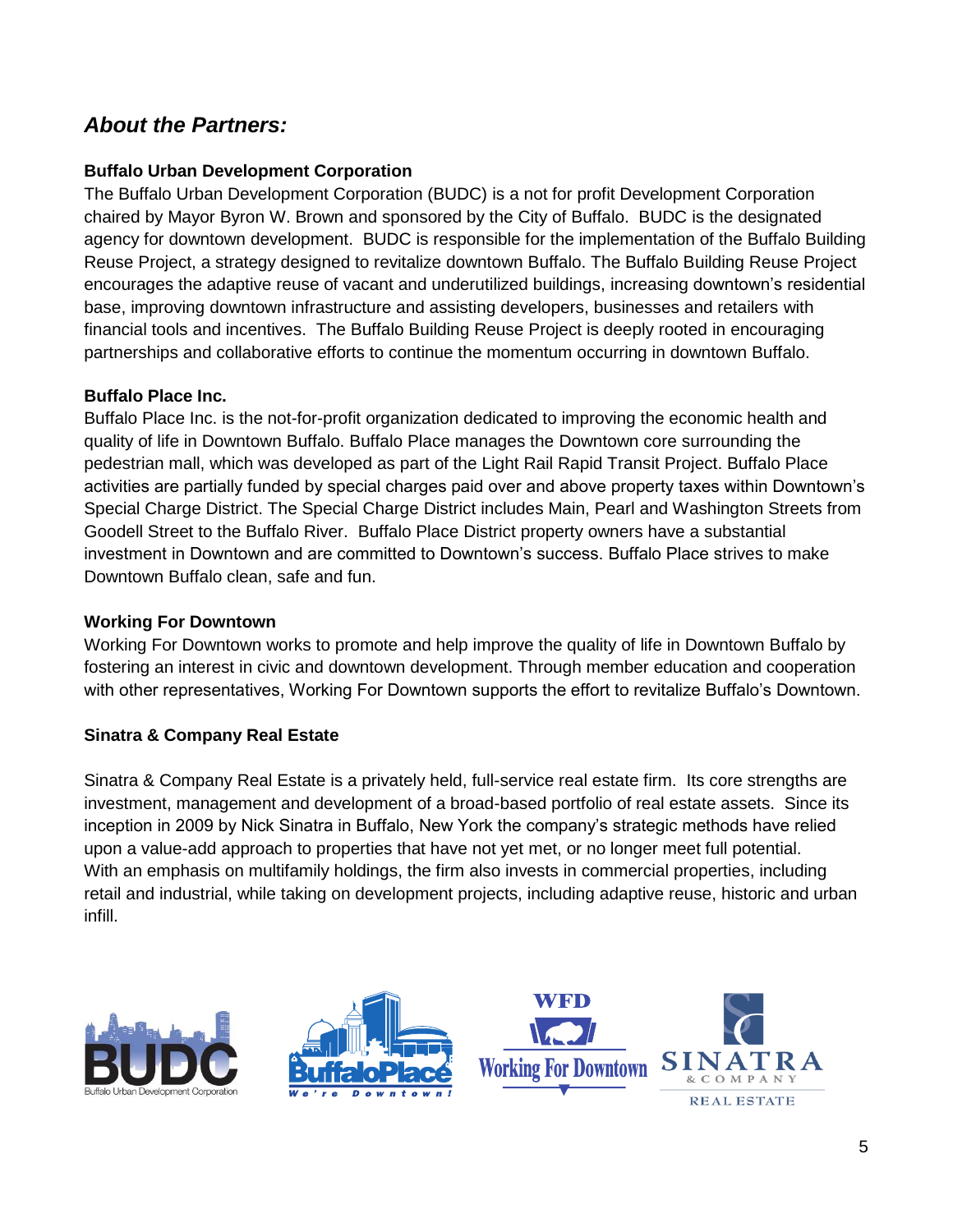| <b>Queen City Pop-Up Application</b>                                                                                                               |
|----------------------------------------------------------------------------------------------------------------------------------------------------|
|                                                                                                                                                    |
|                                                                                                                                                    |
| Buffalo<br><b>Partize Storefronts in Down</b>                                                                                                      |
|                                                                                                                                                    |
| Phone: _________________________                                                                                                                   |
| Best way to contact you? ____________________                                                                                                      |
| How many square feet do you require? _________________                                                                                             |
|                                                                                                                                                    |
| Do you currently have a website? If so, please provide the web address:                                                                            |
| If not, are you interested in assistance with developing a website? Yes ___ No ___                                                                 |
| Are you available to occupy and open your pop-up shop by Thurs. June 27, 2019? _______                                                             |
| Are you available to help prepare your pop-up location for occupancy? __________                                                                   |
| The project requires the tenant to be responsible for all store equipment and furniture (tables,<br>seating, etc.). Are you prepared to do this? _ |
| Do you plan to open a shop if you are not selected to participate in the Pop-Up Project?                                                           |
| <b>Products/Service</b>                                                                                                                            |
| Describe your shop concept and product(s):                                                                                                         |
|                                                                                                                                                    |

\_\_\_\_\_\_\_\_\_\_\_\_\_\_\_\_\_\_\_\_\_\_\_\_\_\_\_\_\_\_\_\_\_\_\_\_\_\_\_\_\_\_\_\_\_\_\_\_\_\_\_\_\_\_\_\_\_\_\_\_\_\_\_\_\_\_\_\_\_\_\_\_\_\_\_ \_\_\_\_\_\_\_\_\_\_\_\_\_\_\_\_\_\_\_\_\_\_\_\_\_\_\_\_\_\_\_\_\_\_\_\_\_\_\_\_\_\_\_\_\_\_\_\_\_\_\_\_\_\_\_\_\_\_\_\_\_\_\_\_\_\_\_\_\_\_\_\_\_\_\_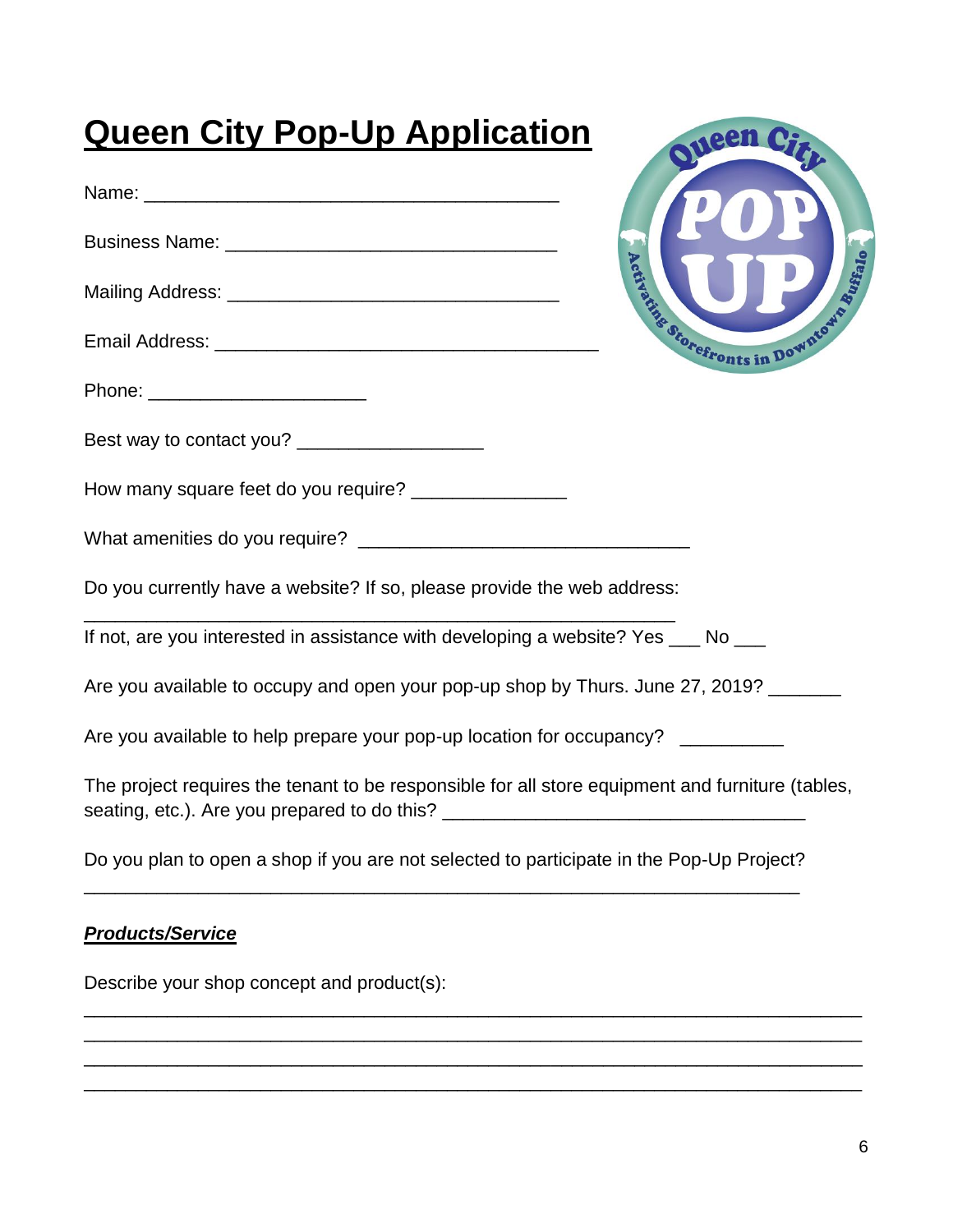Proposed number of employees: \_\_\_\_\_\_\_

## **History**

Is this an existing business or start-up?

How long has it been established?

Do you currently have a retail location?

If yes, where is it located?

Are you considering locating in downtown Buffalo?

## **Marketing**

What is the average price of your products/services?

Who are your target customers and how do you plan to reach those customers? Describe your marketing strategy:

Explain how your business will affect Downtown residents, workers and visitors:

If you are an existing business, list your best selling items: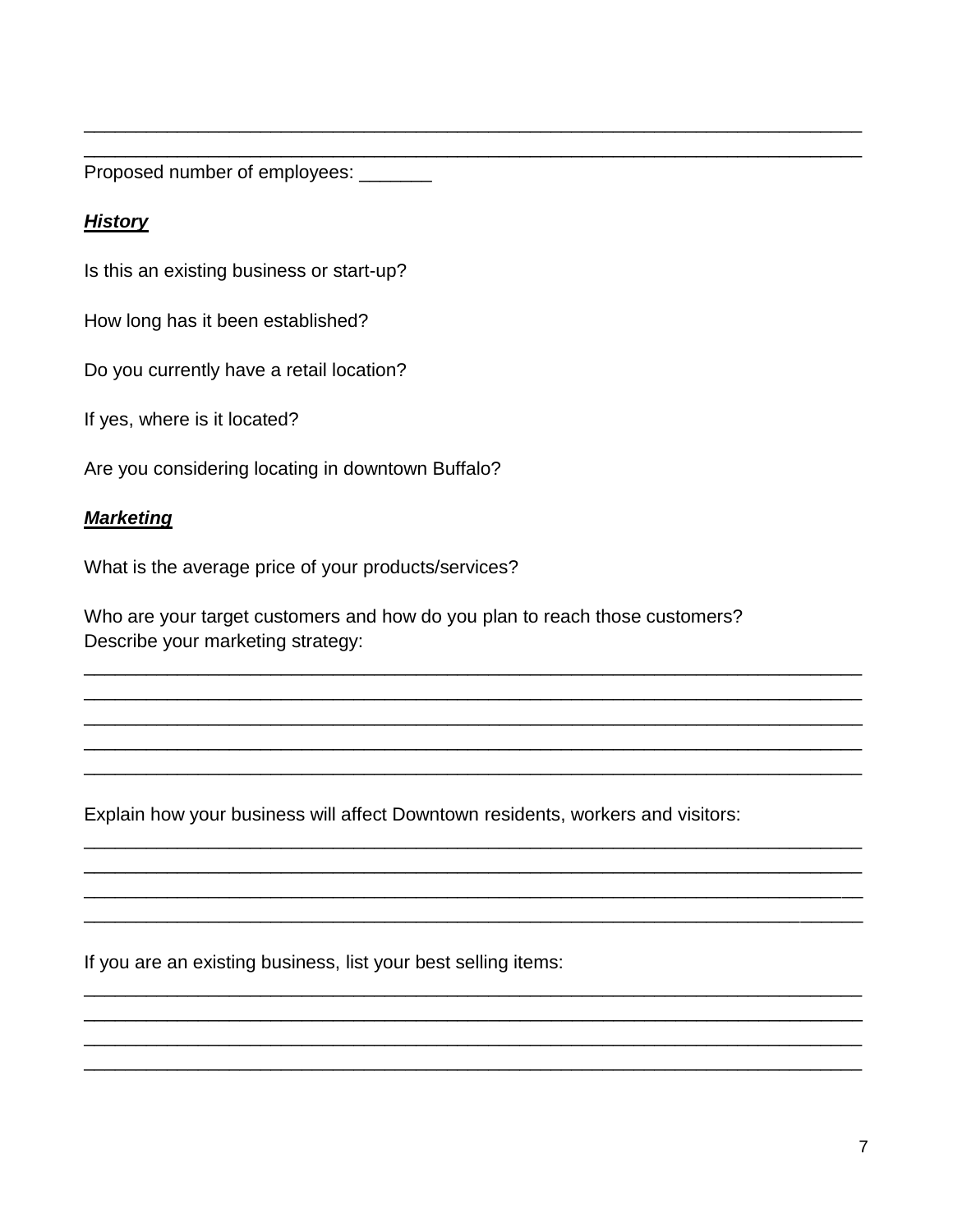Please list three ways you plan to successfully sustain your pop-up shop during the pop-up period.

\_\_\_\_\_\_\_\_\_\_\_\_\_\_\_\_\_\_\_\_\_\_\_\_\_\_\_\_\_\_\_\_\_\_\_\_\_\_\_\_\_\_\_\_\_\_\_\_\_\_\_\_\_\_\_\_\_\_\_\_\_\_\_\_\_\_\_\_\_\_\_\_\_\_\_ \_\_\_\_\_\_\_\_\_\_\_\_\_\_\_\_\_\_\_\_\_\_\_\_\_\_\_\_\_\_\_\_\_\_\_\_\_\_\_\_\_\_\_\_\_\_\_\_\_\_\_\_\_\_\_\_\_\_\_\_\_\_\_\_\_\_\_\_\_\_\_\_\_\_\_ \_\_\_\_\_\_\_\_\_\_\_\_\_\_\_\_\_\_\_\_\_\_\_\_\_\_\_\_\_\_\_\_\_\_\_\_\_\_\_\_\_\_\_\_\_\_\_\_\_\_\_\_\_\_\_\_\_\_\_\_\_\_\_\_\_\_\_\_\_\_\_\_\_\_\_ \_\_\_\_\_\_\_\_\_\_\_\_\_\_\_\_\_\_\_\_\_\_\_\_\_\_\_\_\_\_\_\_\_\_\_\_\_\_\_\_\_\_\_\_\_\_\_\_\_\_\_\_\_\_\_\_\_\_\_\_\_\_\_\_\_\_\_\_\_\_\_\_\_\_\_

\_\_\_\_\_\_\_\_\_\_\_\_\_\_\_\_\_\_\_\_\_\_\_\_\_\_\_\_\_\_\_\_\_\_\_\_\_\_\_\_\_\_\_\_\_\_\_\_\_\_\_\_\_\_\_\_\_\_\_\_\_\_\_\_\_\_\_\_\_\_\_\_\_\_\_ \_\_\_\_\_\_\_\_\_\_\_\_\_\_\_\_\_\_\_\_\_\_\_\_\_\_\_\_\_\_\_\_\_\_\_\_\_\_\_\_\_\_\_\_\_\_\_\_\_\_\_\_\_\_\_\_\_\_\_\_\_\_\_\_\_\_\_\_\_\_\_\_\_\_\_ \_\_\_\_\_\_\_\_\_\_\_\_\_\_\_\_\_\_\_\_\_\_\_\_\_\_\_\_\_\_\_\_\_\_\_\_\_\_\_\_\_\_\_\_\_\_\_\_\_\_\_\_\_\_\_\_\_\_\_\_\_\_\_\_\_\_\_\_\_\_\_\_\_\_\_

## *Operational*

How much time will you require for equipment set-up:

Please describe the role of each person who will be involved in operating the shop:

## *Financial*

Are you interested in obtaining financing for your business? Yes \_\_\_\_\_\_\_\_ No \_\_\_\_\_

Are you interested in learning more about credit, finance & other small business resources? Yes \_\_\_\_\_\_ No \_\_\_\_\_\_

## *Leasing*

Retailers selected to participate in Queen City Pop-Up will have the option to enter into a long term lease with Sinatra & Company Real Estate following the Pop-Up Period.

## *Terms and Conditions*

o Retailers selected to participate in Queen City Pop Up must supply copies of Sales Tax Certification, Vendor Permits (if required by the City, County or State). Vendors selling food items must provide a copy of their Health Inspection Certificate. We also require Proof of Liability Insurance in the amount of \$1,000,0000, listing the following as additionally insured:

| <b>Buffalo Urban Development Corporation</b>                        | Sinatra & Company Real Estate      |
|---------------------------------------------------------------------|------------------------------------|
| 95 Perry Street, Suite 404, Buffalo, NY 14203                       | 617 Main Street, Buffalo, NY 14203 |
| <b>Buffalo Place</b>                                                | Market Arcade Group, LLC           |
| 671 Main Street, Buffalo, NY 14203                                  | 617 Main Street, Buffalo, NY 14203 |
| <b>Working for Downtown</b><br>P.O. Box 173, Buffalo, NY 14205-0173 |                                    |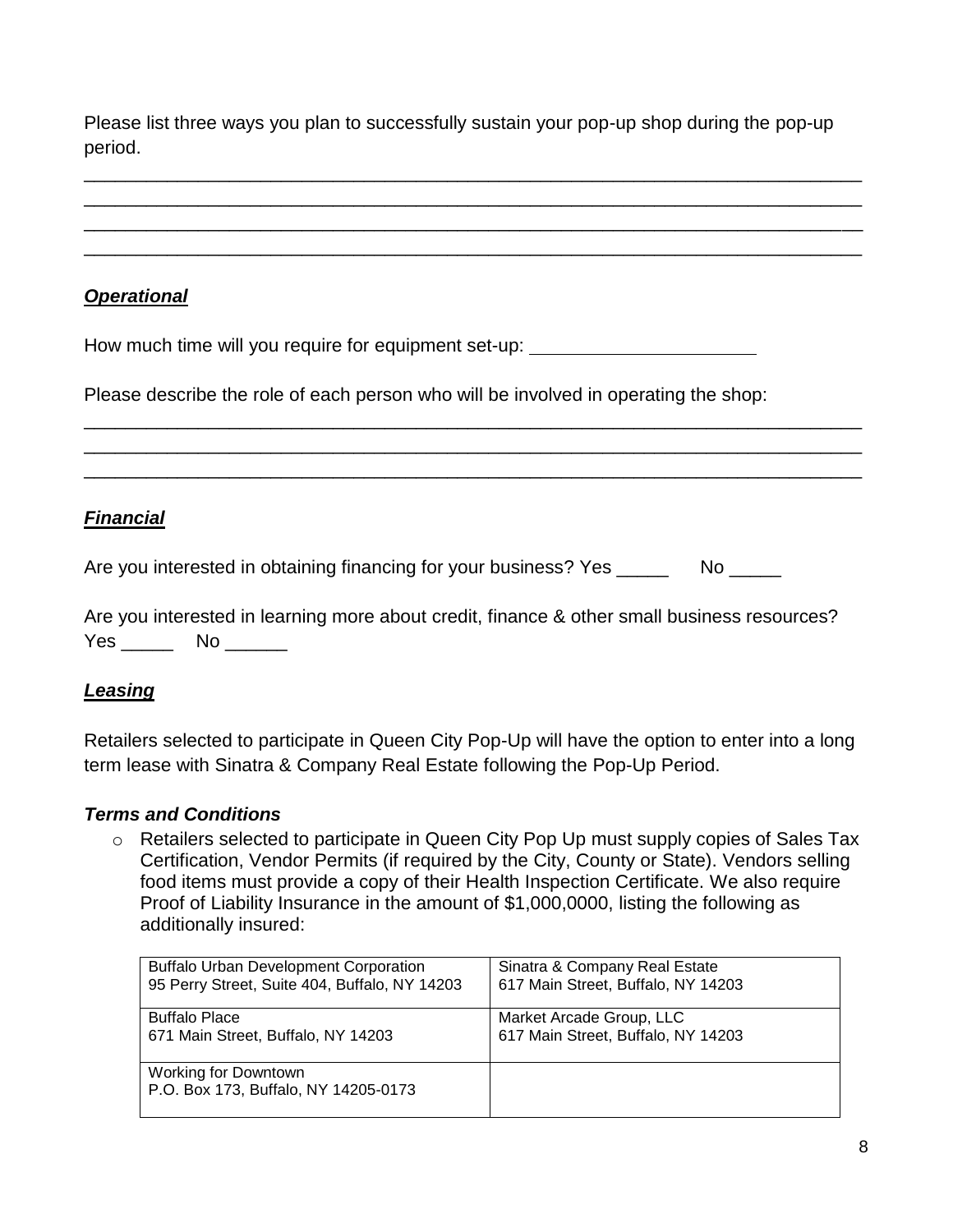## *Terms and Conditions Cont.*

- o Retailers must occupy the space no later than June 27, 2019. Retailers must be open and staffed during business hours. Monday - Friday: 10:00am - 6pm, Saturday: noon – 4pm (Queen City Pop-Up may open for extended hours for special events).
- o Retailers are required to attend orientation and on-site small business trainings.
- o Retailers should keep all aisles clear during all business hours and maintain their space in an orderly fashion within the assigned boundaries.
- o All retailers should plan to equip their own space.
- o All signage must be professional in look and appearance.
- o Your space cannot be sublet.
- o All persons under 18 years of age must be supervised by an adult at all times.

NOTE: Occupancy of temporary spaces requires the approval of the City of Buffalo, Zoning and Fire Departments. The Building and Fire Departments are directed by New York State Law to ensure the proposed building/use doesn't endanger public safety and welfare; including that fire extinguishers have been provided, that doors are operable (not locked shut), existing building systems (exit signs, lights, toilets, etc.) are provided and working.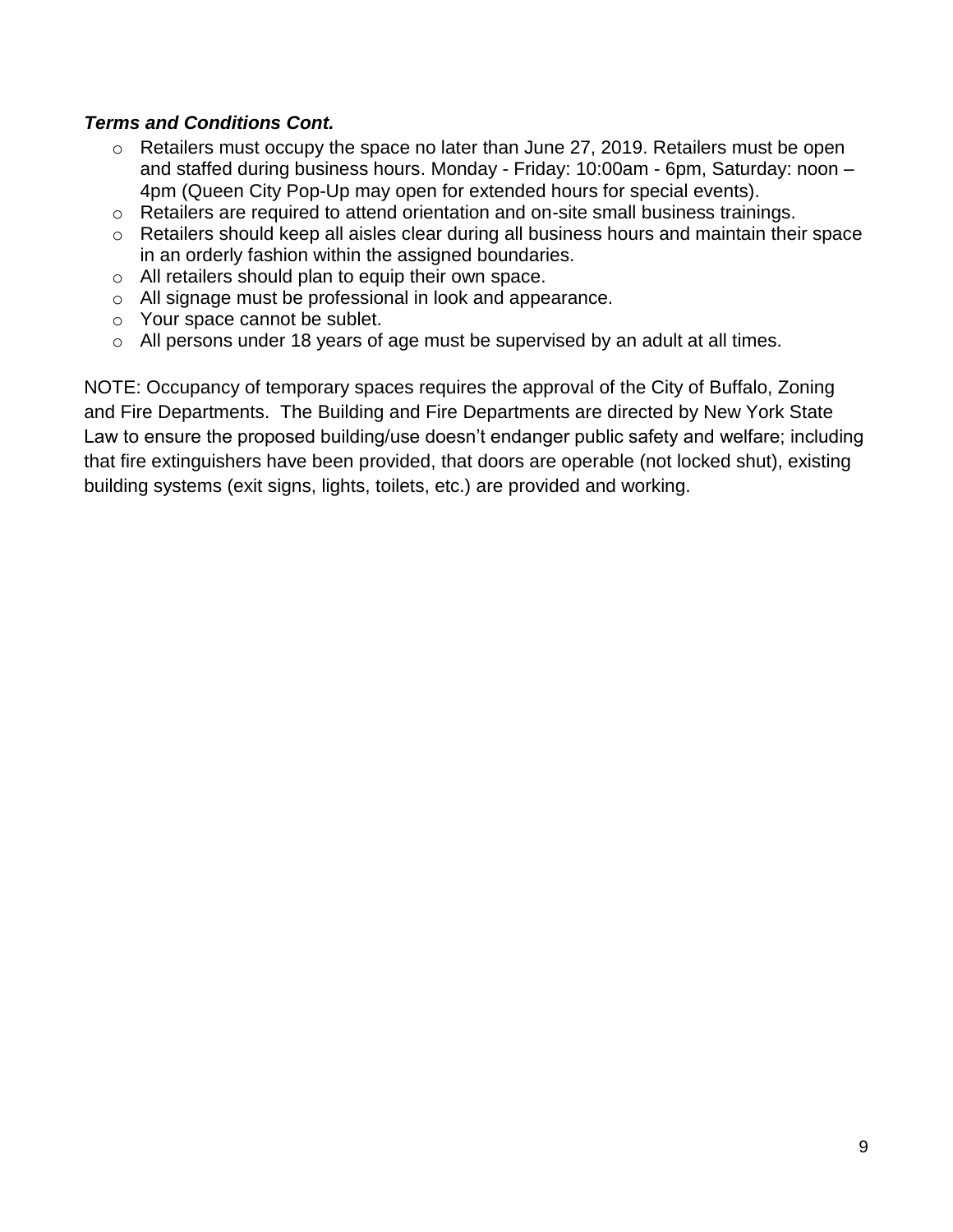## **Procurement Lobbying Restrictions**

#### **1. Restrictions on Bidder Communications with BUDC**

Pursuant to State Finance Law §§139-j and 139-k, this Request for Proposals imposes certain restrictions on communications between Applicants and BUDC during the procurement process. Applicants are prohibited from making contacts (whether oral, written or electronic) with any BUDC personnel or BUDC Board member other than the designated BUDC staff member (unless the contact is otherwise permitted under State Finance Law §139-j (3) (a)). In addition, Applicants are hereby notified that any contact with any BUDC personnel, BUDC Board member or the designated BUDC staff member which a reasonable person would infer is intended to influence the award of the contract under this Request for Proposals is prohibited. These prohibitions apply from the Bidder's earliest notice of BUDC's intent to solicit proposals through the final award and approval of the procurement contract ("Restricted Period"). For purposes of this Request for Proposals, the designated BUDC staff member is Brandye Merriweather [\(bmerriweather@buffalourbandevelopment.com\)](mailto:bmerriweather@buffalourbandevelopment.com).

Applicants are hereby notified that BUDC is required to collect certain information when contacted by a Bidder during the Restricted Period and make a determination of the responsibility of the Bidder pursuant to State Finance Law §§139-j and 139-k. Certain findings of non-responsibility can result in rejection of a contract award, and in the event of two findings within a four (4) year period, the Bidder may be barred from obtaining governmental procurement contracts.

## **2. Bidder's Affirmation of Understanding of and Agreement pursuant to State Finance Law §139-j (3) and §139-j (6)(b)**

BUDC is required to obtain written affirmations from all Applicants as to the Respondent's understanding of, and agreement to comply with BUDC's procedures relating to permissible contacts (described in paragraph 1 above). The affirmation must be provided to BUDC when the Bidder submits its proposal. The form of affirmation to be completed and submitted by the Bidder is included herein as Attachment A.

#### 3. **Bidder's Certification of Compliance with State Finance Law §139-k(5)**

State Finance Law §139-k (5) requires Applicants to provide written certification that all information provided to BUDC with respect to State Finance Law §139-k is complete, true and accurate. The certification must be provided to BUDC when Bidder submits its proposal. The form of certification to be completed and submitted by the Bidder is included herein as Attachment B.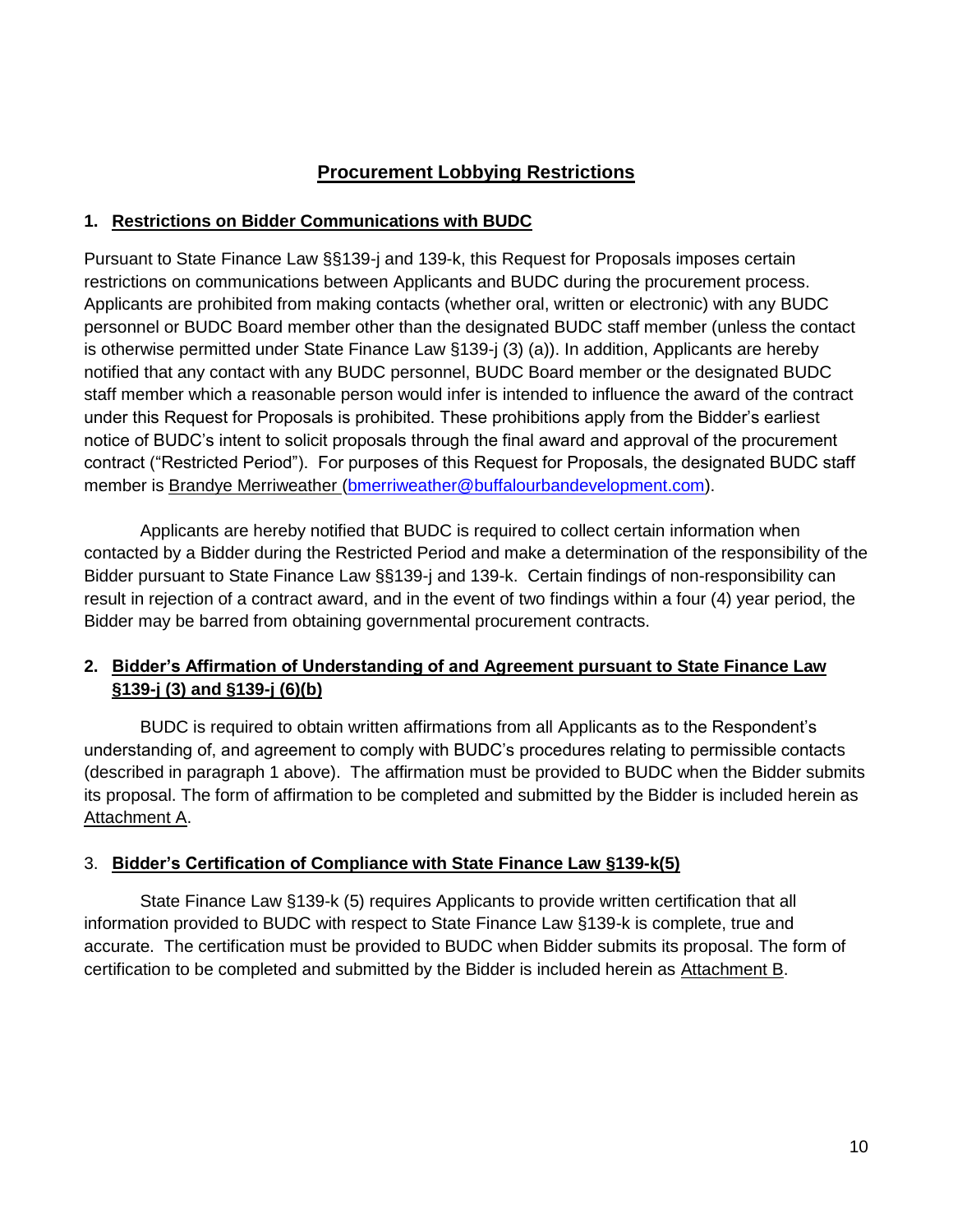## **Procurement Lobbying Restrictions**

### **4. Bidder Disclosure of Prior Non-Responsibility Determinations**

State Finance Law §139-k (2) obligates BUDC to obtain specific information regarding prior nonresponsibility determinations with respect to State Finance Law §139-j. In accordance with State Finance Law §139-k, each Bidder must disclose whether there has been a finding of non-responsibility made within the previous four (4) years by any Governmental Entity due to: (a) a violation of State Finance Law §139-j or (b) the intentional provision of false or incomplete information to a Governmental Entity. State Finance Law §139-j sets forth detailed requirements about the restrictions on contacts during the procurement process. A violation of State Finance Law §139-j includes, but is not limited to, an impermissible contact during the Restricted Period (for example, contacting a person or entity other than the designated contact person, when such contact does not fall within one of the exemptions). As part of its responsibility determination, State Finance Law §139-k(3) mandates consideration of whether a Bidder fails to timely disclose accurate or complete information regarding the above nonresponsibility determination. In accordance with the law, no procurement contract shall be awarded to any Bidder that fails to timely disclose accurate or complete information under this section, unless a finding is made that the award of the procurement contract to the Bidder is necessary to protect public property or public health and safety, and that the Bidder is the only source capable of supplying the required article of procurement within the necessary timeframe. Attachment C entitled "Offerer Disclosure of Prior Non-Responsibility Determinations" must be completed by the Bidder and submitted to BUDC at the time of Bidder's submission of its proposal.

## **5. Contract Termination Provision**

New York State Finance Law §139-k (5) provides that every procurement contract award subject to the provisions of State Finance Law §§139-k and 139-j shall contain a provision authorizing termination of the contract in the event that the certification provided by the Bidder that is awarded the contract is found to be intentionally false or intentionally incomplete. The following provision is hereby incorporated by reference and included in the contract that is awarded (if one is awarded) pursuant to this Request for Proposals:

## **BUDC Termination Provision**

Pursuant to New York State Finance Law §139-k (5), BUDC reserves the right to terminate this contract in the event it is found that the certification filed by the Contractor in accordance with New York State Finance Law §139-k was intentionally false or intentionally incomplete. Upon such finding, BUDC may exercise its termination rights by providing written notification to the Contractor in accordance with the written notification terms of this contract.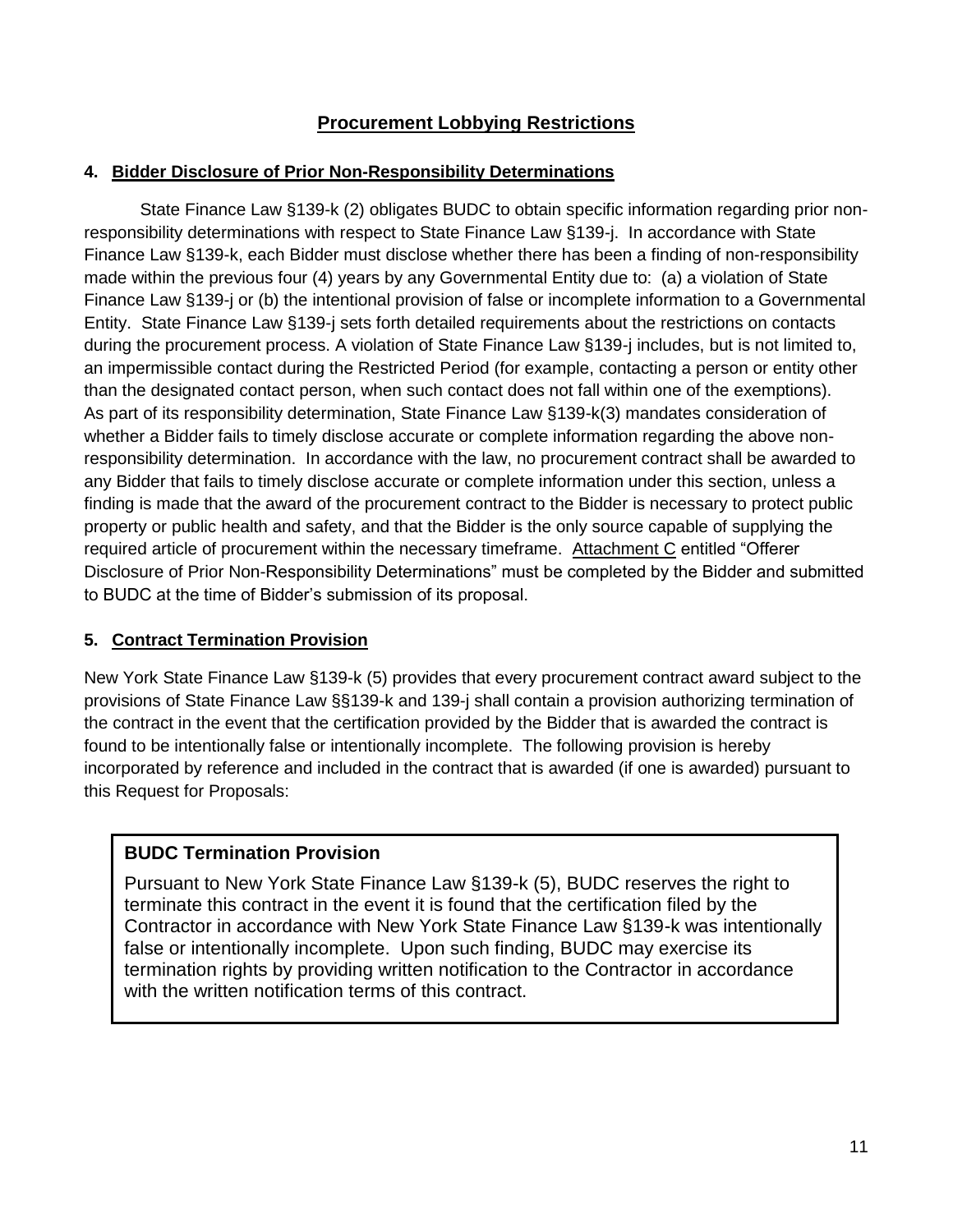## **Procurement Lobbying Restrictions ATTACHMENT A**

| Affirmation of Understanding & Agreement pursuant to State Finance Law §139-j (3) and §139-j (6) (b)                                                                           |  |  |  |
|--------------------------------------------------------------------------------------------------------------------------------------------------------------------------------|--|--|--|
| I affirm that I understand and agree to comply with the procedures of BUDC relative to permissible contacts as<br>required by State Finance Law §139-j (3) and §139-j (6) (b). |  |  |  |
|                                                                                                                                                                                |  |  |  |
|                                                                                                                                                                                |  |  |  |
|                                                                                                                                                                                |  |  |  |
|                                                                                                                                                                                |  |  |  |
|                                                                                                                                                                                |  |  |  |
|                                                                                                                                                                                |  |  |  |
|                                                                                                                                                                                |  |  |  |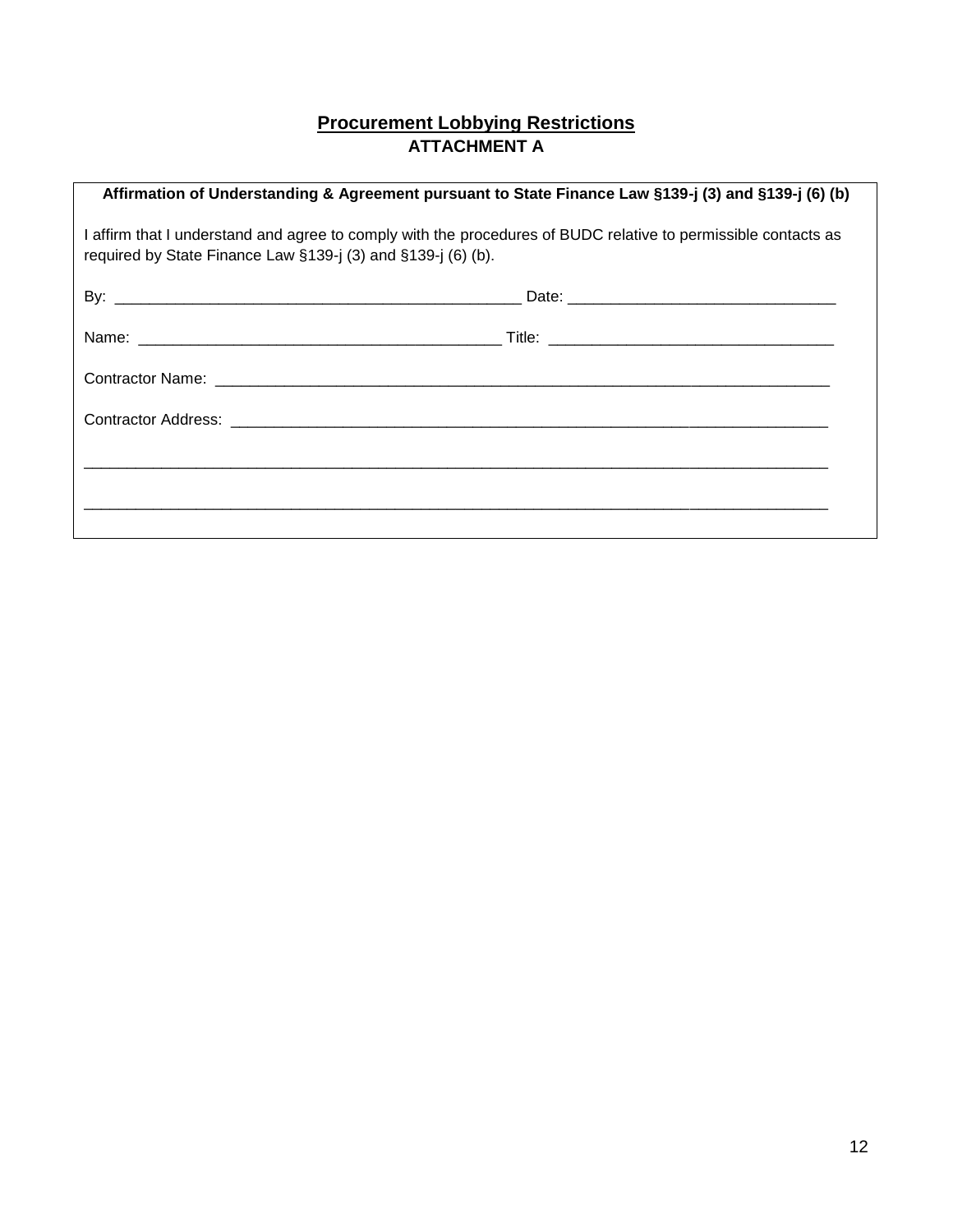## **Procurement Lobbying Restrictions ATTACHMENT B**

| <b>Offerer/Bidder Certification:</b> |  |
|--------------------------------------|--|
|--------------------------------------|--|

| I certify that all information provided to BUDC with respect to State Finance Law §139-k is complete, |  |  |
|-------------------------------------------------------------------------------------------------------|--|--|
| true and accurate.                                                                                    |  |  |
|                                                                                                       |  |  |
|                                                                                                       |  |  |
|                                                                                                       |  |  |
| <b>Contractor Name:</b>                                                                               |  |  |
| <b>Contractor Address:</b>                                                                            |  |  |
|                                                                                                       |  |  |
|                                                                                                       |  |  |
|                                                                                                       |  |  |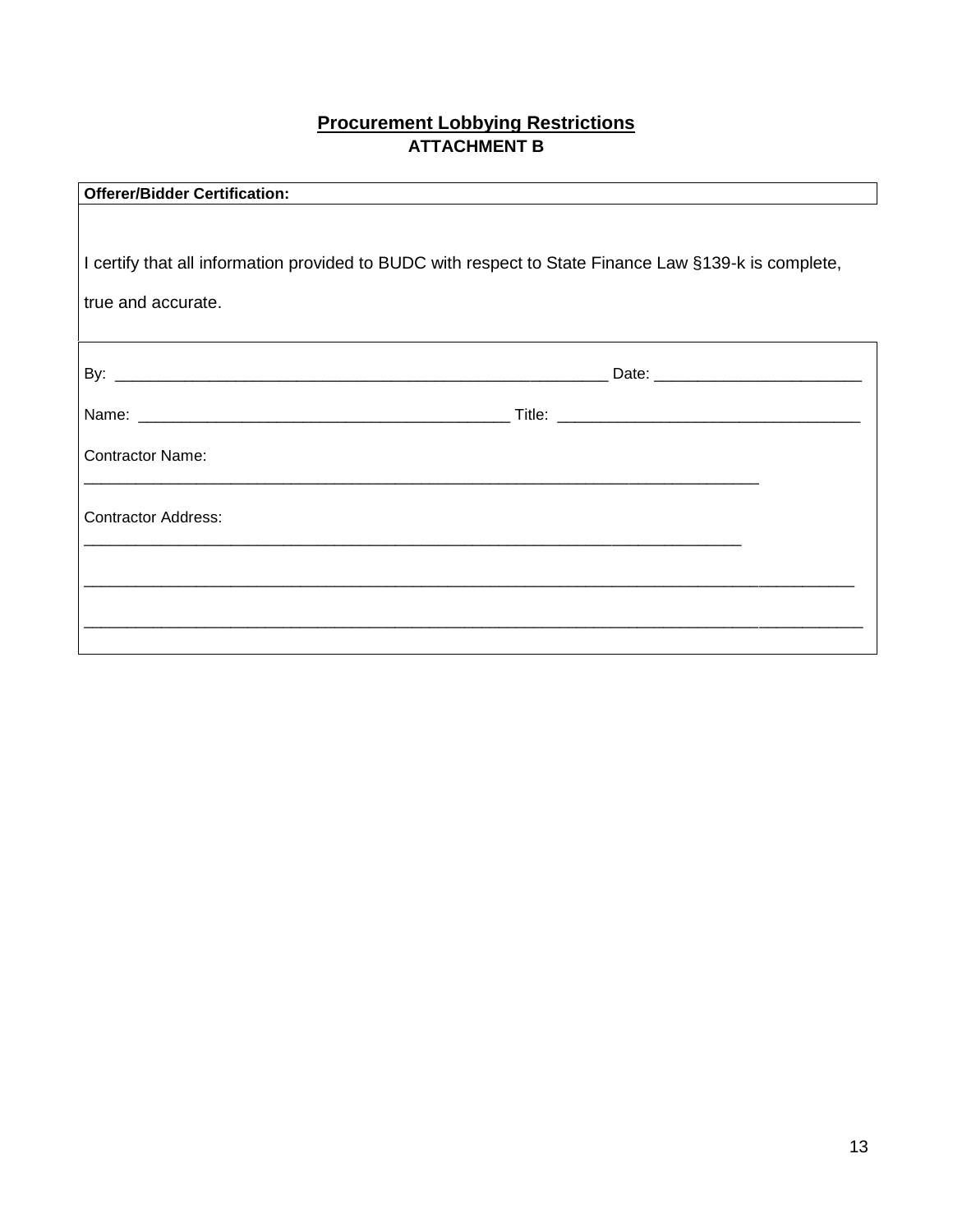# **Procurement Lobbying Restrictions**

## **ATTACHMENT C**

\_\_\_\_\_\_\_\_\_\_\_\_\_\_\_\_\_\_\_\_\_\_\_\_\_\_\_\_\_\_\_\_\_\_\_\_\_\_\_\_\_\_\_\_\_\_\_\_\_\_\_\_\_\_\_\_\_\_\_\_\_\_\_\_\_\_\_\_\_\_\_\_\_\_\_\_\_\_

## **Offerer Disclosure of Prior Non-Responsibility Determinations**

Name of Individual or Entity Seeking to Enter into the Procurement Contract:

| Address: Analysis and the contract of the contract of the contract of the contract of the contract of the contract of the contract of the contract of the contract of the contract of the contract of the contract of the cont                                                                                                                                                  |
|---------------------------------------------------------------------------------------------------------------------------------------------------------------------------------------------------------------------------------------------------------------------------------------------------------------------------------------------------------------------------------|
| Name and Title of Person Submitting this Form: _________________________________                                                                                                                                                                                                                                                                                                |
| <b>Contract Procurement Number: All and Structure Contract Procurement Number:</b>                                                                                                                                                                                                                                                                                              |
|                                                                                                                                                                                                                                                                                                                                                                                 |
| 1. Has any Governmental Entity made a finding of non-responsibility regarding the individual or entity seeking to<br>enter into the Procurement Contract in the previous four years? (Please circle):<br><b>No</b><br>Yes<br>If yes, please answer the next questions:                                                                                                          |
| 2. Was the basis for the finding of non-responsibility due to a violation of State Finance Law §139-j (Please<br>circle):                                                                                                                                                                                                                                                       |
| No<br>Yes<br>3. Was the basis for the finding of non-responsibility due to the intentional provision of false or incomplete<br>information to a Governmental Entity? (Please circle):<br>Yes<br><b>No</b><br>4. If you answered yes to any of the above questions, please provide details regarding the finding of non-<br>responsibility below.<br><b>Governmental Entity:</b> |
| Date of Finding of Non-responsibility:                                                                                                                                                                                                                                                                                                                                          |
| Basis of Finding of Non-Responsibility:                                                                                                                                                                                                                                                                                                                                         |
|                                                                                                                                                                                                                                                                                                                                                                                 |
| (Add additional pages as necessary)                                                                                                                                                                                                                                                                                                                                             |